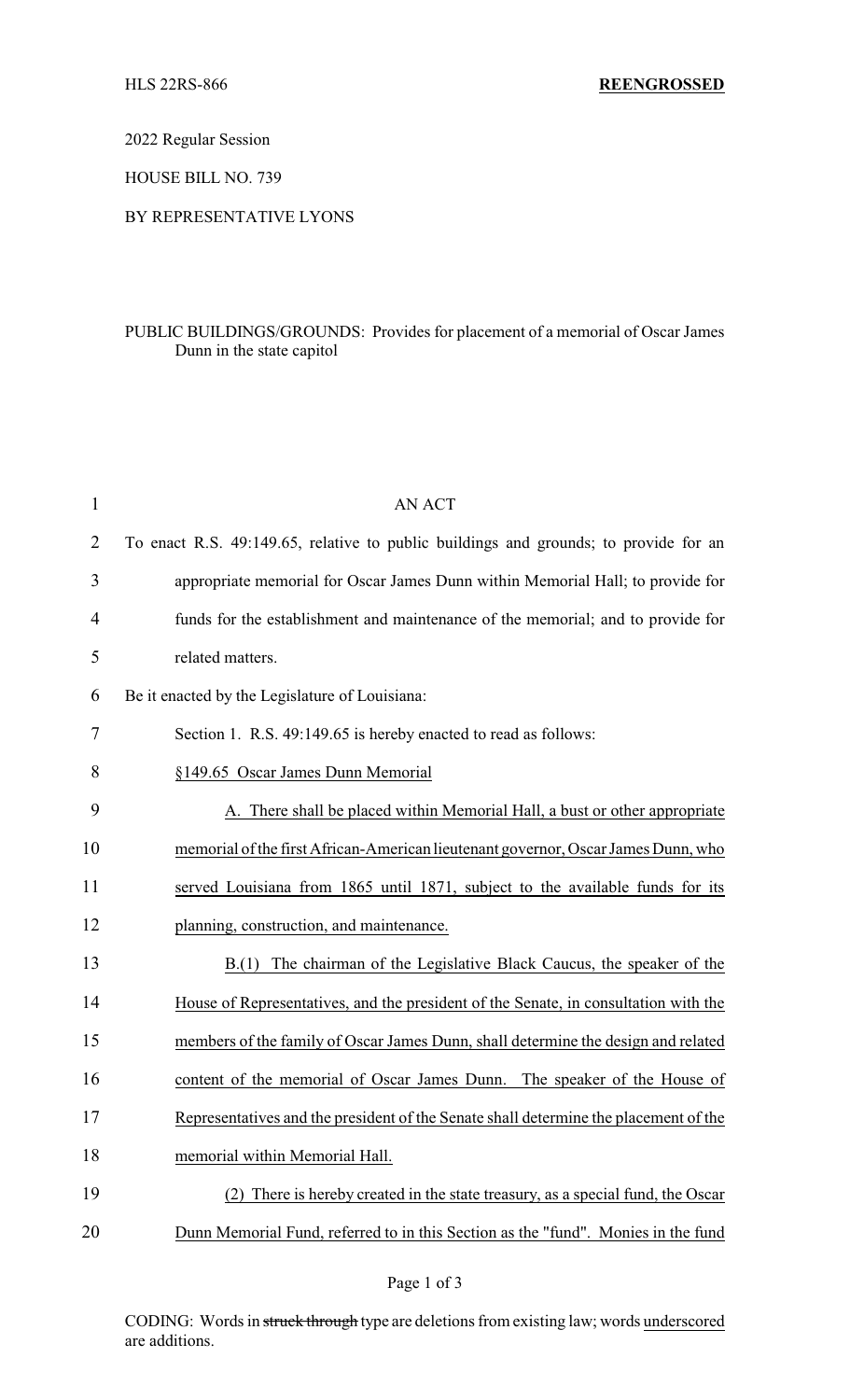| $\mathbf{1}$   | shall be invested in the same manner as monies in the state general fund. Interest            |
|----------------|-----------------------------------------------------------------------------------------------|
| $\overline{2}$ | earned on the investment of monies in the fund shall be deposited in and credited to          |
| 3              | the fund. Monies in the fund shall be administered by the presiding officers of the           |
| 4              | legislature and used solely to provide funding for the Oscar Dunn Memorial pursuant           |
| 5              | to this Section. The funds shall be used for funding the design, content, construction,       |
| 6              | and maintenance of the Oscar James Dunn memorial in Memorial Hall.                            |
| $\tau$         | Section 2. Notwithstanding any provision of law to the contrary, the state treasurer          |
| 8              | is hereby authorized and directed to transfer seventy-five thousand dollars from the state    |
| 9              | general fund into the Oscar Dunn Memorial Fund.                                               |
| 10             | Section 3. This Act shall become effective upon signature by the governor or, if not          |
| 11             | signed by the governor, upon expiration of the time for bills to become law without signature |
| 12             | by the governor, as provided by Article III, Section 18 of the Constitution of Louisiana. If  |
| 13             | vetoed by the governor and subsequently approved by the legislature, this Act shall become    |
| 14             | effective on the day following such approval.                                                 |
|                |                                                                                               |

## DIGEST

The digest printed below was prepared by House Legislative Services. It constitutes no part of the legislative instrument. The keyword, one-liner, abstract, and digest do not constitute part of the law or proof or indicia of legislative intent. [R.S. 1:13(B) and 24:177(E)]

HB 739 Reengrossed 2022 Regular Session Lyons

**Abstract:** Provides for the placement of a bust or other appropriate memorial to Oscar James Dunn within Memorial Hall in the state capitol.

Proposed law provides for the placement in Memorial Hall of the La. State Capitol of a bust or other appropriate memorial to Oscar James Dunn.

Proposed law establishes the Oscar Dunn Memorial Fund as a special fund in the state treasury to be administered by the presiding officers of the legislature. Requires the treasurer to transfer \$75,000 from the state general fund into the Oscar Dunn Memorial Fund.

Proposed law requires the chairman of the Legislative Black Caucus, the speaker of the House of Representatives, and the president of the Senate, in consultation with the members of the family of Oscar James Dunn, to determine the design and related content of the memorial provided for in proposed law. Requires the speaker of the House of Representatives and the president of the Senate to determine placement of the memorial within Memorial Hall.

Effective upon signature of governor or lapse of time for gubernatorial action.

(Adds R.S. 49:149.65)